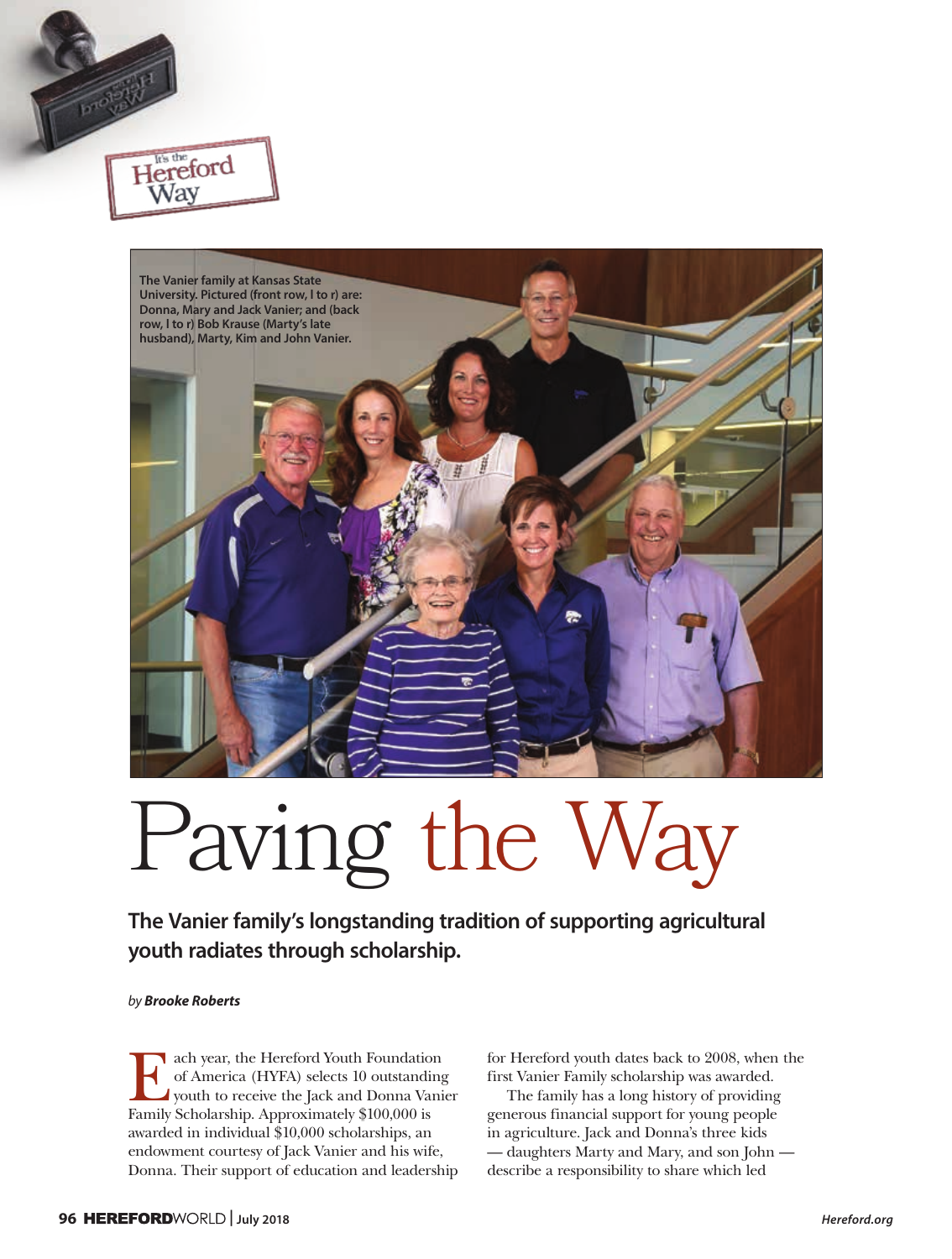their parents to create a scholarship supporting Hereford youth.

## **The trailblazer**

Inspiration for the scholarship stems from the family patriarch, John J. "JJ" Vanier. A grain miller and cattle rancher, JJ worked hard to achieve success in his business undertakings. His thriving feed and flour milling company funded the purchase of the family's ranch in Brookville, dubbed CK Ranch for its location in Central Kansas.

Hereford cattle first set foot on the property in 1936. Right off the bat, JJ started in the registered business and within 20 years had built a registered herd of 2,000 head.

Until recently, the Vanier family had ranching operations in Wyoming, Colorado, Oklahoma and two in Kansas. John, who has a degree in ag economics from Kansas State University, has been the family member directly involved with operating the ranches for the past 30 years. Today, CK Ranch consists of the original Kansas property west of Brookville, Kan., and has transitioned from the registered business to become a 100% commercial operation.

The family's commitment to the breed is demonstrated through its leadership within the American Hereford Association (AHA), which has included three generations of Vaniers.

JJ was elected as the organization's president in 1952, and was a Board member when "they put the big Hereford bull up," as John says.

Jack also served as president. "He was very active in the business," John says of his father. "This was his life. He loved the land and he loved the ranch. He was constantly going through the pastures, looking at cattle."

The third generation of Vaniers to serve on the AHA Board, John himself, was a Board member during the years the horned and polled associations merged.



CK Ranch utilizes Hereford bulls on their primarily red baldy cow herd.

Although very involved in 'adult' Board affairs, JJ is best remembered for providing avenues for juniors to pursue higher education. John describes his grandfather as "a huge proponent of helping kids get a start in agriculture." One of the family's favorite pastimes that stemmed from JJ's creative thinking was a youth livestock auction.

"We used to have what was known as the Red Circle Auction," John notes. JJ would place stamps on sacks of feed sold from his milling business. "Kids would collect those stamps from buying the feed, and they would come out to the ranch and we would have a three-day event," he explains.

The event, which included everything from square dancing to speaking contests, concluded with a livestock auction that featured cattle from the ranch, horses, pigs and sheep. Auction items could only be purchased with the feed stamps.

Mary Vanier points out that parents were not allowed into the sale pavilion — only kids, ringmen, the auctioneer and her grandfather, JJ.

"That was very deliberate," she notes, "It enforced on these young people that it was their

*continued on page 98...*



CK Ranch runs approximately 1,200 cows at the Brookville, Kan., location.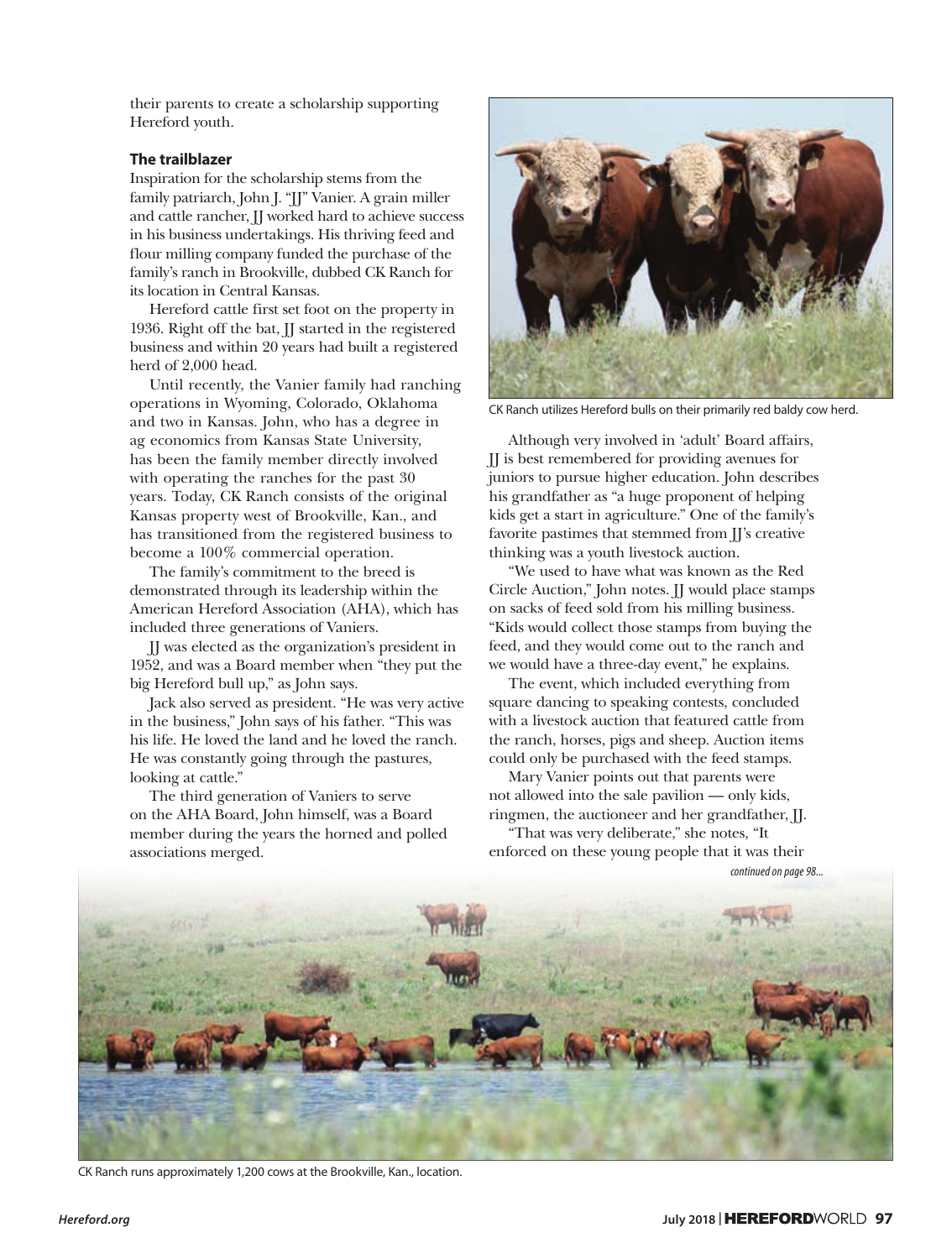*...Paving the Way continued from page 97*



John remembers the many lessons learned from his father as he currently oversees the ranch managers at all four CK Ranch locations.

decision, and whatever decision they made on how to spend their points was something they were going to have to live with."

Although the Red Circle Auctions no longer take place, the Vanier family's dedication to young agriculturalists remains.

Mary says the HYFA scholarship is a means to support their grandfather's efforts. "He was very much into young people using their minds and becoming self-reliant and

being responsible. I think that translates into the scholarship program."

## **Farm-raised work ethic**

The three siblings, all K-State graduates, value their upbringing in the Hereford industry and were all involved in exhibiting Hereford cattle at county and state fairs through 4-H.

"We grew up with cattle people and know the values instilled with kids that grow up with the same kind of environment we did," Mary says. "Feeding cattle, doing chores, showing — those are the kind of values and work ethic that we want to support."

The Manhattan, Kan., resident and current president of Grand Mere Development has also worked as a college advisor and acknowledges, "I can always tell the kids that grew up on farms or ranches. They tend to stick out as leaders because they're very responsible, they're

very organized, and they do what they say they're going to do. Those are all great values that Hereford and 4-H and having a ranch or farming background brings."

Likewise, Marty frequently hires college students to work on her land in Manhattan. A licensed veterinarian and director of development for the National Bio and Agro-Defense Facility in Manhattan, she agrees young people who grew up with responsibilities on the farm are strikingly different from their peers.

"Wow, the differences are amazing," she describes. "They come in with a sense of maturity and a sense of responsibility that is incredible for their age."

She also appreciates their problem-solving skills. "If there's some kind of problem they identify, they don't just bring me the problem. They often bring me a solution — or a variety of solutions — that we can talk through."

The family upholds that Hereford youth are standouts amongst today's young people and are confident that scholarships go to well-deserving individuals who share the family's strong values. John recognizes being involved as a Hereford youth requires a strong work ethic and passion for the breed and the industry.

"I do honestly believe the kids with agricultural backgrounds understand and have learned from their parents the right way to do things," he says. "You get out of it what you put into it, and it's quite obvious that the kids give everything they've got."

## **Removing speedbumps**

"John and Mary and I knew that we were extremely fortunate to be able to grow up out there on the ranch," Marty says. "We were able to have lots



John says the work ethic young people learn growing up in the Hereford breed sets them apart in today's workforce.